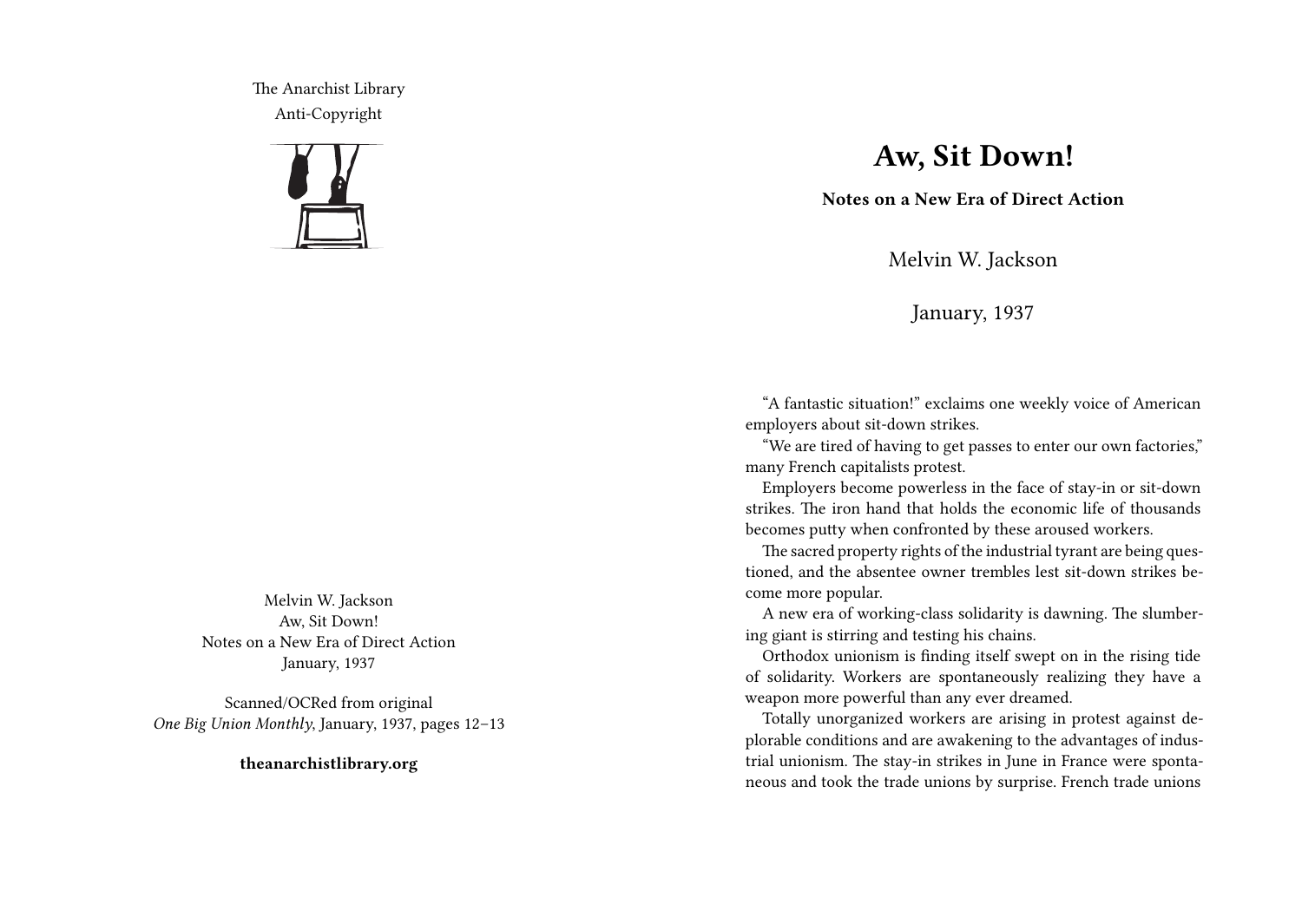are said to be enjoying an unprecedented growth due to the overwhelming success of these strikes. One observer writes, "It can be said roughly that the number of trade unionists has gone up from 600,000 to 4,400,000 since June. Some instances: The number of office employees passed from 25,000 to 825,000, the food workers' union from 20,000 to 50,000, the Galleries La Fayette, which had not one single organized worker, now numbers 2,000 of them. Even the employees of the Banque de France begin to draw up their demands."

Two thousand British and Welsh coal miners recently preferred to remain underground in the mines until their demands were met.

Miners at Pecs, Hungary, likewise declared a "stay-down" strike to wring concessions from the owners.

Poland, Czechoslovakia, Silesia, India, Argentina, Brazil, Mexico — all of these countries have witnessed within the past year the solidarity of workers united in economic direct action. Sit-down strikes, stay-in strikes, hunger strikes — all these echo a grim determination of militant workers. Workers who refuse to leave underground mines or who remain at their factory benches or in their stores and restaurants and offices while striking — this is the new type of class struggle confronting capitalism.

Even in Fascist Germany, police and Nazi Storm Troops become powerless in the face of sit-down strikes, which have occurred in protest against further wage cuts. The D. K. W. Motor Works at Spandau, and the Motor Works of Bauer and Schauberte in the Rhineland both witnessed successful stay-in strikes recently.

American rubber and tire companies, Bendix Aviation, General Electric, R.C.A., WPA workers in New York, Pennsylvania, Illinois, and elsewhere, Reading Maid Hosiery, Aluminum Co. of America, New York Shipbuilding Co., and many other corporations can testify to the efficiency of sit-down strikes by their lessened profits — and the workers of many of these places can hold up fatter pay envelopes as mute testimony of their success.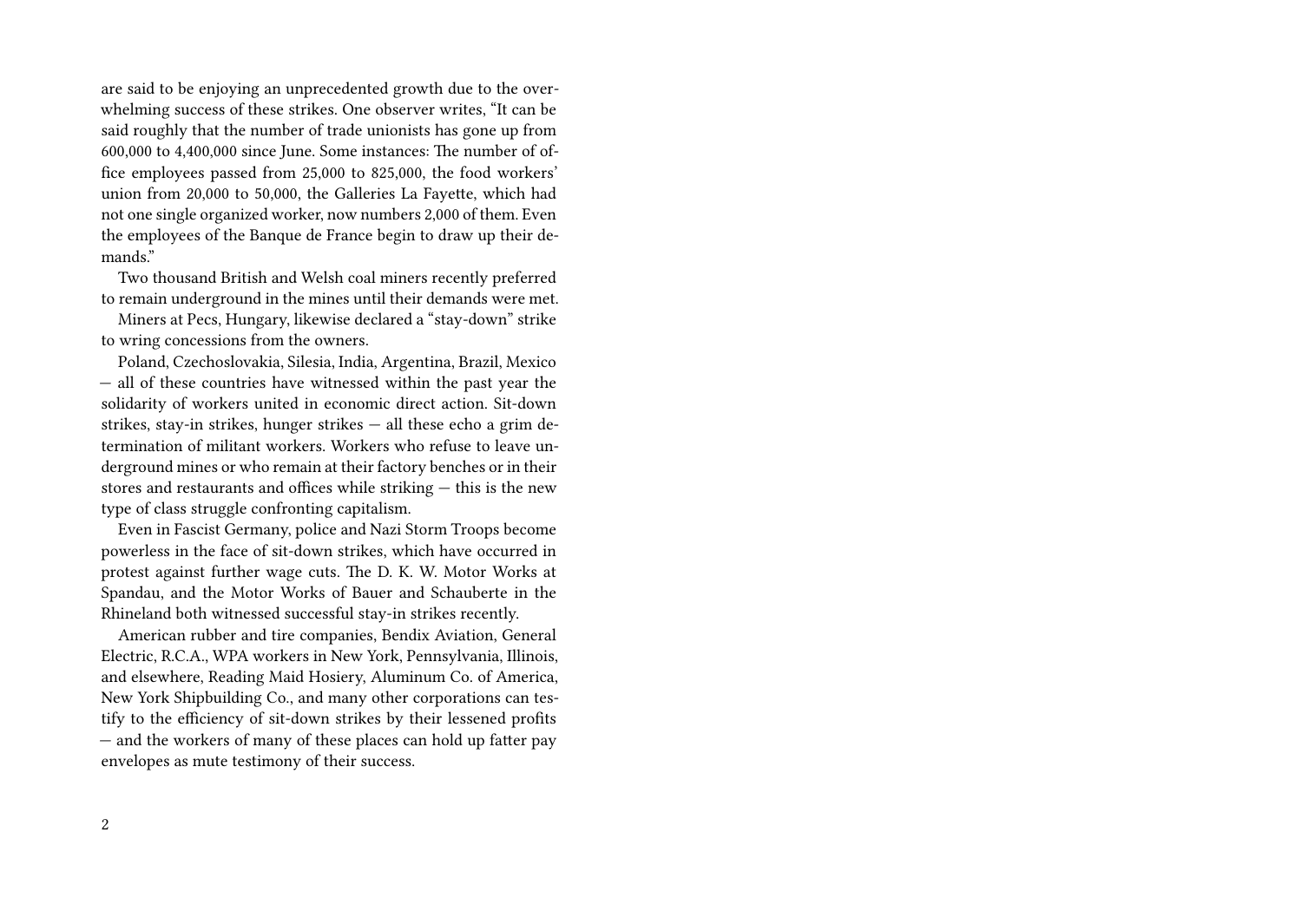Violence, rioting, and bloodshed: for years and years these have been the pet bogeys of union haters. "Terrorism, destruction, and gore" meant the same thing as "strike" to labor baiters. They dragged these skeletons out to dangle before the horrified eyes of scissorbills whenever anyone even whispered "strike" or "solidarity". "See what will happen," employers have exclaimed as they reached for the telephone to call their tin soldiers or "private detectives" to come and do some rioting and terrorising for them.

Now, alas and alack, these myths which were so conveniently used by the bosses are being dispelled.

"Business Week" complains, "Sit-downs were so frequent that the union set up a system that placed the striking workers in charge of the plant during disturbances. Men were told off beforehand to guard doors, round up supervisors 'for safekeeping in case of trouble' and generally take over the plant."

Order, self-discipline, and responsibility have universally characterized all sit-down strikes. The employers alone have been directly responsible for any bloodshed or destruction of property — because the workers realized that it is not by these tactics that their strikes are won.

In the recent French sit-down strikes which involved so many industries it is said the machines were preciously taken care of. The furnaces which must never go out were kept going; in the tanyards the skins remained bathed, and every morning the masons wet the stones of the houses they were building. In short all work that could not be stopped without actual damage to valuable materials or machines was kept going by the strikers.

The workers here demonstrated they can take over and run industries without the parasitic control by a master-class, and that they can run them in an orderly and intelligent fashion. This is one thing capitalism has found itself unable to do: run industry in an orderly and intelligent fashion.

Where workers have not given politicians control of their strike, the sit-down strike has been uniformly and universally successful